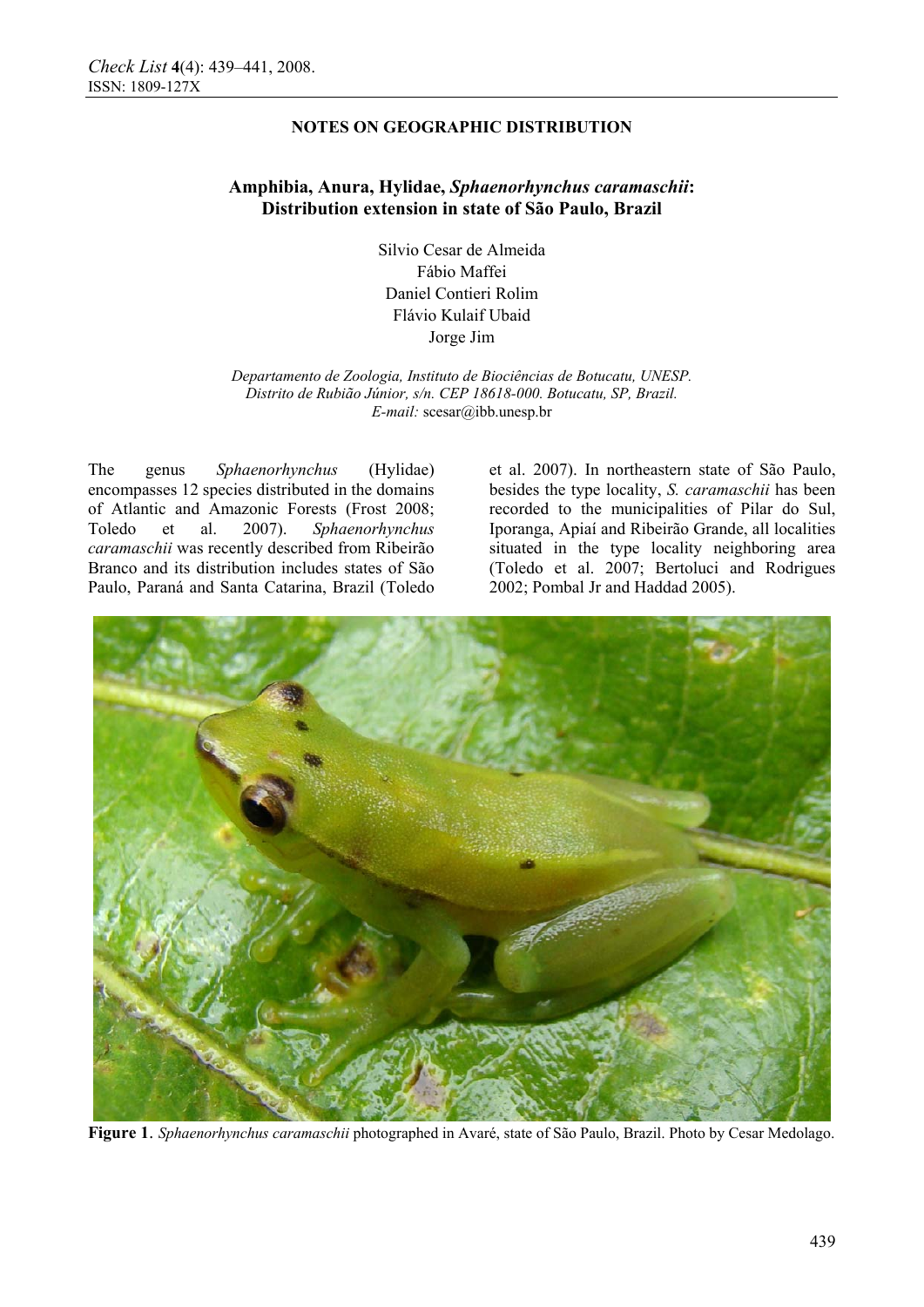### **NOTES ON GEOGRAPHIC DISTRIBUTION**

This study presents new records of *S. caramaschii*  in São Paulo state inland. The individuals of *S. caramaschii* (SVL male = 23.68 ± 1.05 cm,  $n = 11$ ; SVL female = 27.81 cm,  $n = 1$ ) were registered in a transition area from Semideciduous Seasonal Forest to Cerrado, in the municipalities of Botucatu, Lençóis Paulista and Avaré. The individuals were registered in open areas, however, always close to forest remnants. The specimens occupied perches at the inner edges of the ponds, on cattail and emergent vegetation (Table 1). Toledo et al. (2007) report the occurrence of *S. caramaschii* in temporary and permanent ponds. The collected individuals (CCJJ 7815 and CCJJ 7818; permit 004/07 IBAMA/RAN) were deposited at Jorge Jim Scientific Collection, housed at De*partmento de Zoologia*, *Instituto de Biociências*, UNESP, *Campus de Botucatu*, state of São Paulo.

Conte and Machado (2005) observed this species in forest edges and in open areas near forests, in permanent ponds. Our data indicates species occurrence near forests, in permanent ponds. *Sphaenorhyncus surdus* has been already seen in permanent ponds (Toledo et al. 2007). Conte and Machado (2005) discussed calling site occupation by *Sphaenorhynchus* species. According to the authors, the occupation of floating vegetation is common to this genus.

Toledo et al. (2007) described *S. surdus* and *S. caramaschii* calling sites as floating vegetation. We recorded *S. caramaschii* in emergent vegetation (Alismataceae, Cyperaceae, and Thyphaceae) and in floating vegetation, in heights varying between 10 and 80 cm, in the inner edge of the pond. Conte and Machado (2005) obtained similar results for *S. caramaschii* in Tijucas do Sul region, Paraná, Brazil. However, Information on *S. surdus* calling sites are scarce, hampering comparisons about environment use between species.

These records are important since they are the first for *Sphaenorhynchus* genus in São Paulo state inland and extend the distribution of the *S. caramaschii* in about 150 Km (straight-line distance) north (Figure 2).



**Figure 2.** Records of *Sphaenorhynchus caramaschii* in full red circle; type locality in empty red circle; new records in red square and green circle in detail (municipalities: A: Lençóis Paulista, B: Avaré and C: Botucatu).